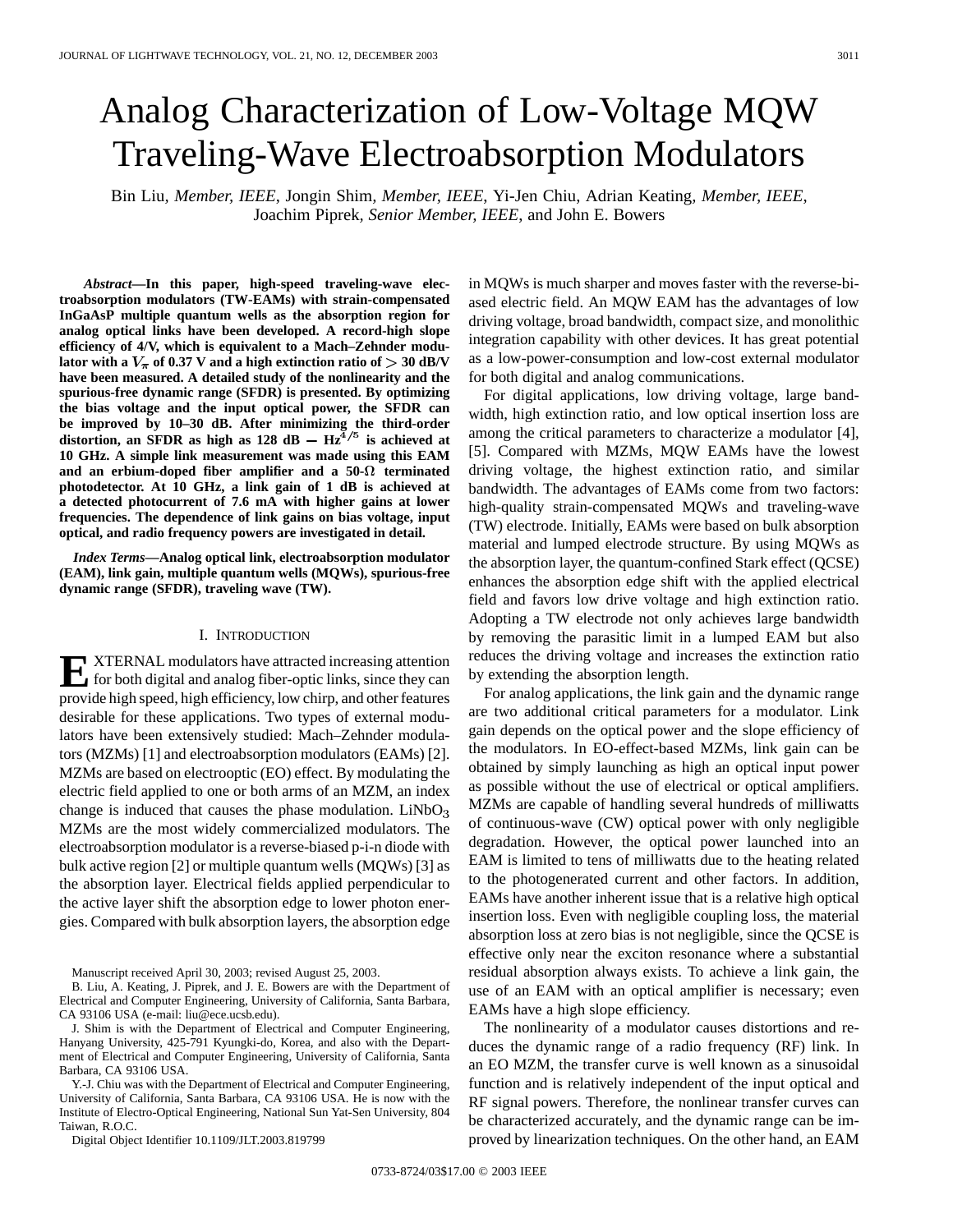

Fig. 1. (a) Top view of the TW-EAM. (b) Cross-sectional view of the EAM.

has a nonlinear transfer function that has a strong dependence on input optical wavelength and power, which could limit the dynamic range and the link gain of an RF link and makes linearization difficult. Thus, the analysis of the nonlinearity of EAMs is essential in order to enhance the dynamic range and to achieve high-quality RF links [5].

In this paper, the analog performance of InP-based TW MQW EAMs (TW-EAMs) with very low drive voltage  $(< 1 V)$ and high slope efficiency  $( > 4/V)$  is characterized. A detailed study of slope efficiency, spurious-free dynamic range (SFDR), and link gain with and without an erbium-doped fiber amplifier (EDFA) of a TW-EAM is conducted. This paper is organized as follows. In the next section, the structure and the fabrication of TW-EAMs will be described. In Section III, the characteristics including transfer curves under different optical powers, optical wavelengths, and EO response will be given. In Section IV, a detailed investigation of suboctave SFDR will be conducted. The link gain, the dependence of link gain on bias, input optical, and RF powers, and the SFDR with an EDFA will be investigated in Section V. Finally, discussions and conclusions will be drawn in Sections VI and VII.

#### II. DEVICE STRUCTURE AND FABRICATION

A scanning electron microscope picture of the top view of a TW EAM is shown in Fig. 1(a). Fig. 1(b) shows the detailed structure of a cross-sectional view of a TW-EAM. The epistructure is an InGaAsP-based material grown by metal organic chemical vapor deposition (MOCVD) on a semi-insulating InP substrate. It consists of a  $0.5-\mu m$  n+ InP layer for bottom n-contact, an etch stop layer (20-nm-thick, 1.1- $\mu$ m n + InGaAsP), a 0.3- $\mu$ m n InP cladding layer, an MQW active region, a 1.5- $\mu$ m p InP cladding layer, and a 0.1- $\mu$ m p+ InGaAs layer for p-contact. The active region consists of ten tensile-strained InGaAsP wells (12 nm, 0.35% strain, bandgap 0.78 eV) and 11 InGaAsP compressively strained barrier (7 nm, 0.57% strain, bandgap 1.042 eV). The total thickness of intrinsic absorption layer is about 300 nm. The photoluminence (PL) peak is around 1510 nm.

To improve the slope efficiency and optical saturation, several design changes are made compared with previous EAMs [6]. The most significant change is the shift of PL peak wavelength from 1490 to 1510 nm, and this low wavelength detuning will enhance the extinction ratio [7]. The quatum-well (QW) thickness is increased from 10 to 12 nm, which will enhance the QCSE effect. At the same time, the barrier heights are lowered compared with our previous design. The electron barrier is reduced from 0.13 to 0.115 eV, the heavy hole barrier is reduced from 0.163 to 0.147 eV,, and the light hole barrier is reduced from 0.231 to 0.212 eV. Because of the shift of the absorption peak wavelength closer to the operation wavelength, the thick QW, and the low barriers, the required internal field needed to achieve a large absorption change is reduced. Thus, we expect this design will give low operating voltage, high slope efficiency, and high saturation power. However, the insertion loss will be increased with the small wavelength tuning.

The device fabrication [6] starts from depositing p-type ohmic contact (Ti–Pt–Au) with a width of 2  $\mu$ m. The contact is then used as a mask to etch the optical ridge waveguide by  $CH_4-H_2-Ar$ -based reactive ion etch (RIE). A laser interferometry method is used to accurately control the etching depth to stop right before the n-type contact layer. Wet chemical etch  $(H<sub>3</sub> P O<sub>4</sub>: HCl)$  is followed to smooth the side wall, remove the residual n-type InP, and reduce the RIE damage. Then, the n-type contact (Ni–AuGe–Ni–Au) is deposited. Following it, wet etching is performed to remove all residual conductive layers and etch down to the SI–InP substrate to lay down the microwave feedlines later. Polymethylglutarimide (PMGI) is then used to passivate the etched sidewall and to reduce the capacitance from the p-electrode. PMGI bridges are formed on both ends of the optical waveguide to connect grounds from two sides of the optical waveguide. Finally, a thick layer of Au  $(2 \mu m)$  is deposited for better microwave conductivity.

#### III. MODULATOR CHARACTERISTICS

The typical normalized fiber-to-fiber dc transmission curve of our MQW TW-EAMs with a length of 300  $\mu$ m operated at a wavelength of 1555 nm is shown in Fig. 2(a). Fig. 2(b) is the transmission curve in log scale normalized to the input power. The input optical power is 2 dBm. The modulation efficiency is higher than 30 dB from 0 to 1 V. This is the best reported modulation efficiency for a TW-EAM, which is mainly attributed to the improved strain-compensated QW design. For analog links, the slope efficiency is critical for RF gain. Fig. 2(a) also plots the dc slope efficiency of the normalized transfer curve. The EAM has a very high slope of  $> 4/V$  around zero bias. For the purposes of comparison with MZMs, an equivalent voltage  $V_{\pi, eq}$ , defined by  $V_{\pi,eq} = (\pi/2)[(\partial T)/(\partial V_{RF})]^{-1}$  (where T is the normalized transmission,  $V_{RF}$  is the RF voltage), can be used to express the slope efficiency of EAMs [5]. Therefore, our EAM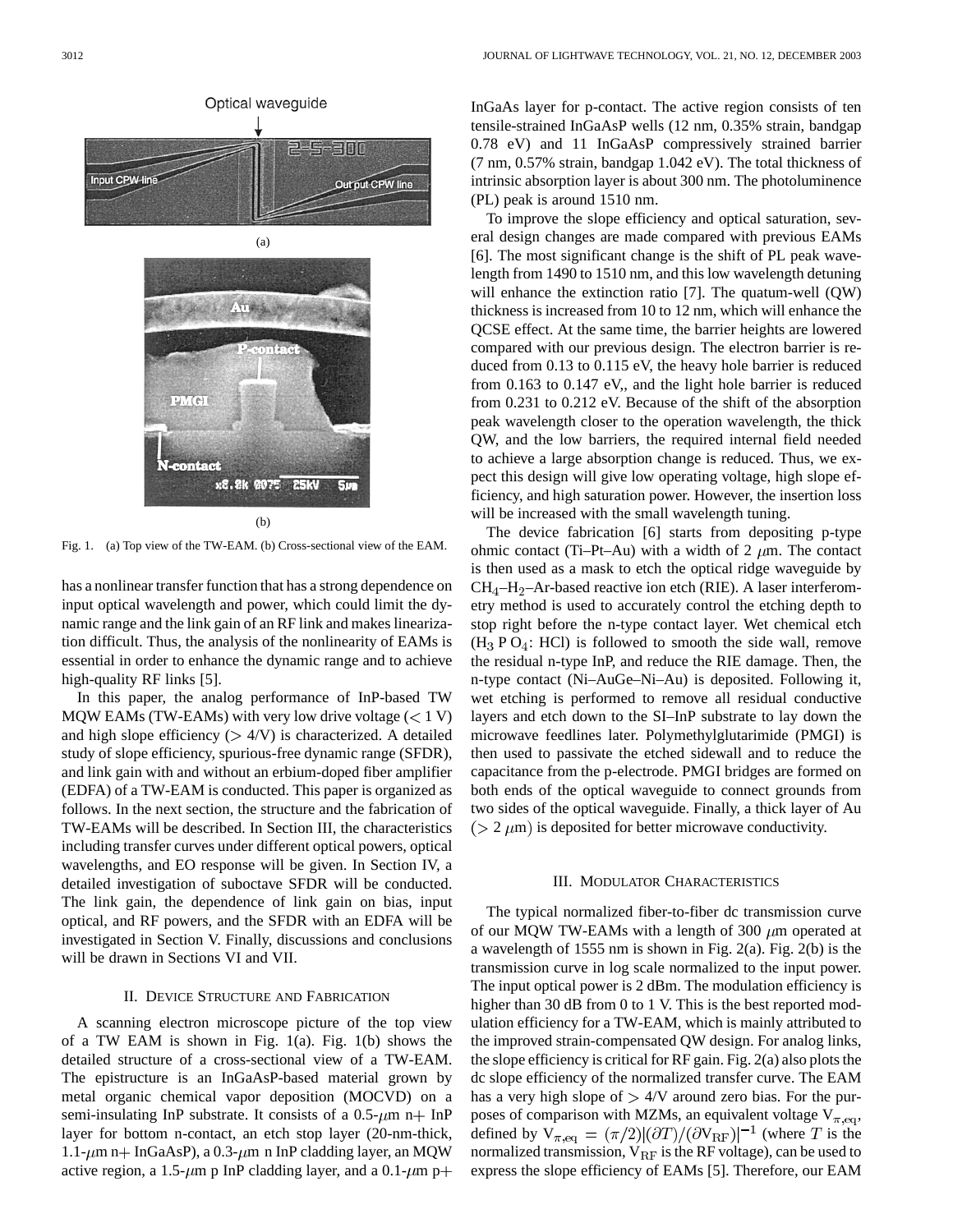

Fig. 2. (a) Normalized transfer curve and the slope for a TW-EAM. (b) Measured transfer curves in log scale.

has a  $V_{\pi}$  as low as 0.37 V, which is the lowest  $V_{\pi,\text{eq}}$  ever reported.

Compared with EO MZMs, the performance of EAMs is much more sensitive to optical wavelength and the input optical power, especially for modulators with a QW absorption region. Fig. 3(a) shows the normalized transfer curves at different wavelengths with an input power of 2 mW. As we expected, MQW EAMs have different slope efficiencies and extinction ratios at different wavelengths. The dependence of slope efficiency on wavelength is plotted in Fig. 3(b). The slope increases when the wavelength moves to long wavelength and then decreases when the wavelength moves away from the band edge. The peak slope efficiency is about 4/V, which happens around 1553 nm. Because of this strong wavelength dependence, the linearity of EAMs can be improved by tuning the input light wavelength, and the dynamic range can be enhanced [8].

The input optical power also affects the performance of EAMs due to carrier pileup and band-filling effects. Fig. 4 plots the transfer curves under different optical input power



Fig. 3. (a) Normalized transfer curve at different optical wavelengths. (b) Slope efficiency and the equivalent  $V_{\pi}$  at zero bias.

with the wavelength of 1553 nm. Both the slope efficiency and the linearity of the transfer curves change with the input power. At low input powers, MQW EAMs have the maximum slope efficiency. With the increase of the input power, the slope decreases. This is a substantial difference from MZMs, which are almost independent of optical power. Thus, the RF gain in an EAM modulated link will not be perfectly proportional to the input optical power with a slope of two. Fig. 5 shows the measured RF output power versus the input optical power at 10 GHz. The slope of the curve is smaller than two, as we expected. However, as we will show subsequently, the linearity of EAMs is improved with the increase of the input power.

#### IV. SFDR

One of the important performance parameters for high-speed analog communication is the SFDR [5]. In externally modulated fiber-optic links, the dynamic range is usually dominated by the distortion of the external optical modulator.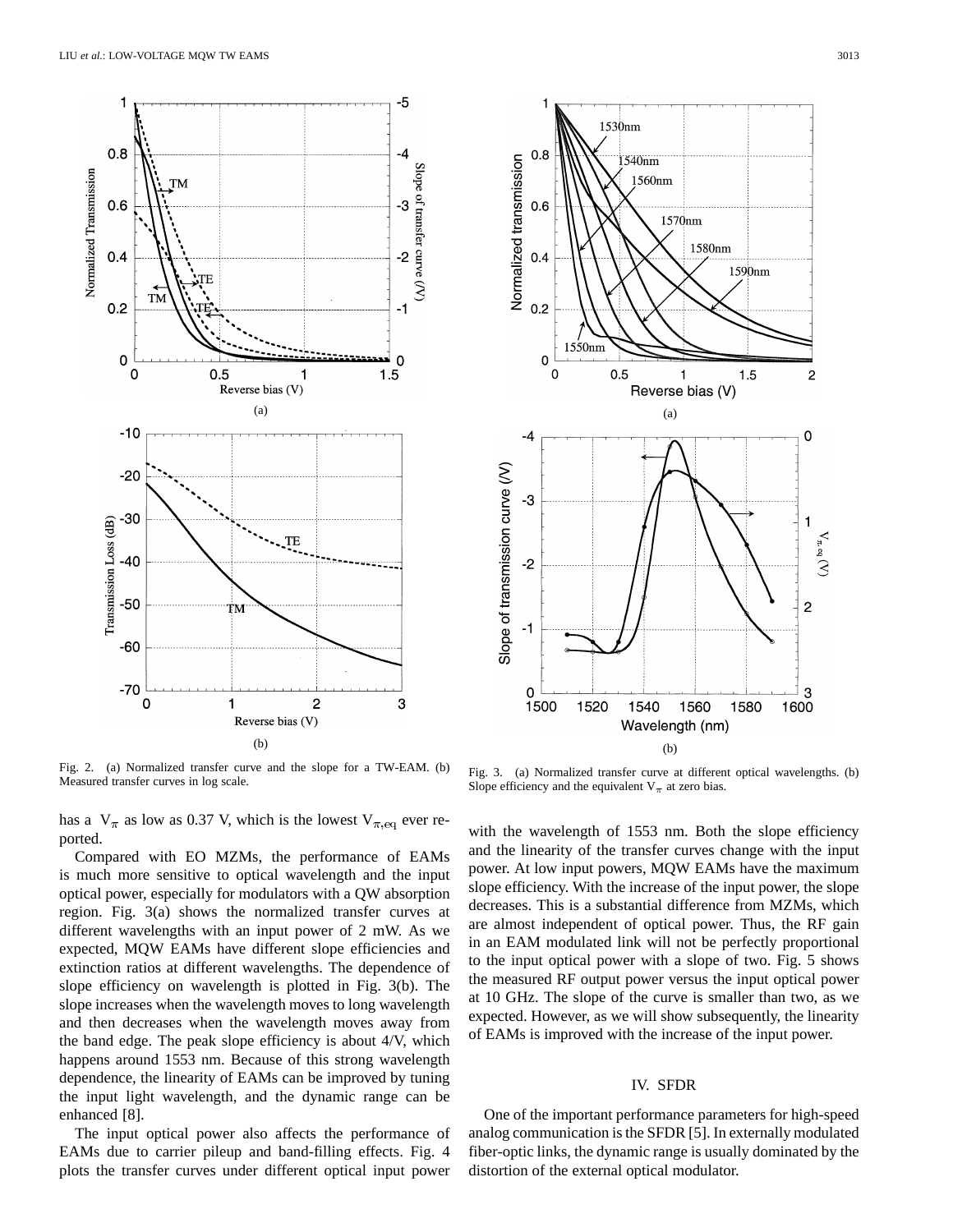

Fig. 4. Normalized transfer curve at different input optical power. The insert is the slope efficiency at zero bias.



Fig. 5. Measured output RF power versus the input optical power. The dashed line has a slope of two, which is the case in MZMs.

It is well known that the third-order intermodulation product can be minimized and a high SFDR can be achieved if a modulator is biased at the null point of the third derivative of the transfer curve [9]. For EAMs, the bias dependence of the SFDR is more sensitive due to the exponential transfer function. Fig. 6 plots the third derivatives of the measured dc transfer functions of an MQW TW-EAM for the transverse magnetic (TM) mode at different input optical powers. It is clear that there is a null point in each transfer curve, and the corresponding bias depends on the input optical power. Furthermore, the third-order derivative decreases and the linearity improves with the increase of the input optical power. Thus, we expect that the third-order distortion can be minimized and a high dynamic range can be achieved by adjusting both bias voltage and the input optical power. Although tuning the input optical wavelength is also an alternative to minimize the third-order distortion [8], adjusting the input



Fig. 6. Third-order derivatives of the transfer function of an EAM under different input optical power.



Fig. 7. Measured SFDR in a 1-Hz bandwidth versus bias with different input optical powers.

optical power is a cost-effective and simple way tp achieve this purpose. To further improve the SFDR, the fifth-order distortion also needs to be reduced. If we check the fifth derivatives of the transfer curves, we do find that both third- and fifth-order derivatives can be simultaneously zero by carefully adjusting the input optical power and the polarization.

The two-tone method was used to investigate the suboctave SFDR of our TW-EAMs at 10 GHz. Two RF signals from synthesizers are combined and fed into a modulator. The frequencies of the two tones are set to 10 and 9.9 GHz. The third-order intermodulation products are observed at 10.1 and 9.8 GHz. A high-power distributed feedback (DFB) laser with wavelength at 1553 nm is used as the light source. The DFB laser has a low relative intensity noise (RIN) of  $\sim$ 160 dB/Hz with a high power operation at 10 GHz. A highly linear photodetector is used to receive the output signals.

The measured suboctave SFDR results at different biases and different input optical powers are summarized in Fig. 7. By adjusting the bias voltage, 10–20-dB dynamic range improvement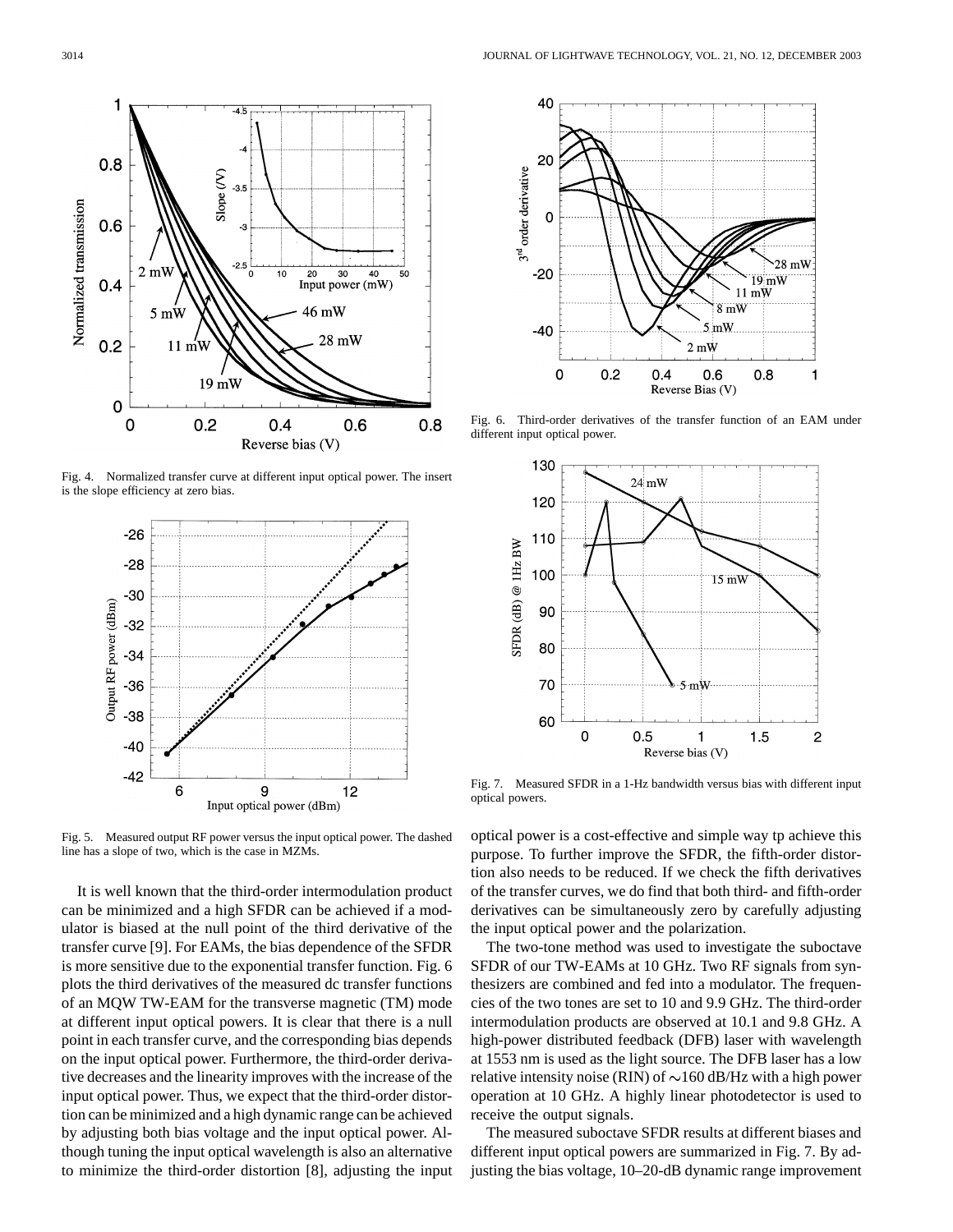

Fig. 8. Measured fundamental and third-order intermodulation signals.

can be achieved. By checking the intermodulation signals, the slope of the intermodulation product versus the input RF signal is five at the peak SFDR point, where the third-order derivative is zero. Fig. 8 shows the measured fundamental and the intermodulation RF signals at two different bias points with 24-mW transverse electric (TE) optical input power. At 0-V bias with an average photocurrent of 0.21 mA, the slope of the intermodulation signal is  $> 5$  and the highest SFDR of 128 dB – Hz<sup>4/5</sup> is achieved when we fit the linear curve with a slope of five (the best fitted curve has a slope of 6.5, and this increases the dynamic range by 5 dB). Interestingly, the intermodulation signal at this optimized point does not have a uniform slope. The slope changes from nine to five with increasing input RF power. This phenomenon has been theoretically predicted and experimentally observed in linearized EO modulators [10], [11]. However, since we could not measure the intermodulation signal down to the noise floor, a leveling off or even a rise of the intermodulation signal is not observed [11]. When the bias is increased to 1 V, the slope of the intermodulation product is three and the corresponding SFDR is reduced to 110 dB  $- Hz^{2/3}$ . Thus, the third-order nonlinearity dominates the distortion. The most interesting observation here is that the dynamic range and the third-order derivative null point strongly depend on the input optical power level, as we expected from the measured dc transfer curves. When the optical power increases from 6 to 24 mW, SFDR increases by 15–30 dB.

For an EAM with low driving voltage and high extinction ratio, RF saturation phenomena are anticipated. This is due to the nonlinear characteristic of the transfer curve. Fig. 9 shows the RF output power versus the RF input power under different bias voltages. Sublinear, linear, and superlinear curves are clearly observed for large RF input power under different bias voltages, respectively. Theoretical simulations show good agreement with the experiments.

## V. LINK GAIN AND SFDR WITH AN EDFA

For an ideal externally modulated optical link, the link gain can be simply expressed by [12]  $g = s_m^2 s_d^2(R_{\text{load}})/(R_m)$ ,



Fig. 9. RF output power versus RF input power at different biases.

where  $s_m$  and  $s_d$  are the quantum slope efficiencies of the modulator and the photodetector, respectively, and  $R_{\text{load}}$ and  $R_m$  are the load impedance and the impedance of the modulator. For an EAM, the slope efficiency is given by  $s_m = (\pi T_0 P_L R_m)/(2V_{\pi,\text{eq}})$ , where  $T_0$  is the modulator's input-fiber-to-output-fiber insertion loss and  $P<sub>L</sub>$  is the input CW optical power;  $V_{\pi, eq}$  has been defined previously.

Thus, it is clear that launching the input optical power as high as possible is the simplest way to improve the link gain in an externally modulated optical analog link. This method has been widely adopted for EO MZMs. However, very high optical power is unacceptable for an EAM for two reasons.

- 1) The slope efficiency of an EAM declines with the increase of the optical power, as we observed previously. Thus, we cannot expect the link gain to follow the increases of the optical power with a slope of two, and the link gain will saturate at high optical power.
- 2) Similar to other semiconductor devices, the maximum optical power that an EAM can handle is limited due to the facet damage and the heating from photocurrent. Furthermore, EAMs have very high optical insertion loss (small  $(T<sub>0</sub>)$  when we use a wavelength near the band edge.

Table I is a survey of the link performance based on EAMs from the publications. Clearly, there is a long way to go to reach 0-dB link gain for an EAM without amplification. To get a link  $gain > 0$  dB in an EAM modulated link, amplification is unavoidable. Compared with electrical amplifiers, optical amplifiers such as EDFAs are more efficient and cost-effective for the transmission of high-frequency signals. In this section, we will demonstrate an EAM modulated optical link with an EDFA to compensate the optical loss and boost the link gain. As a result of this work, a link gain of 1 dB has been achieved.

In the link experiment with an EDFA, the EDFA is inserted between the EAM and detector to amplify the modulated optical signal. A tunable optical filter is placed before the detector to remove excess spontaneous emission. The link gain without an EDFA is shown in Fig. 10 under different biases and input optical power, where the input RF signal is  $-10$  dBm at 10 GHz. With 10 dBm optical input, the link gain is only about  $-40$  dB.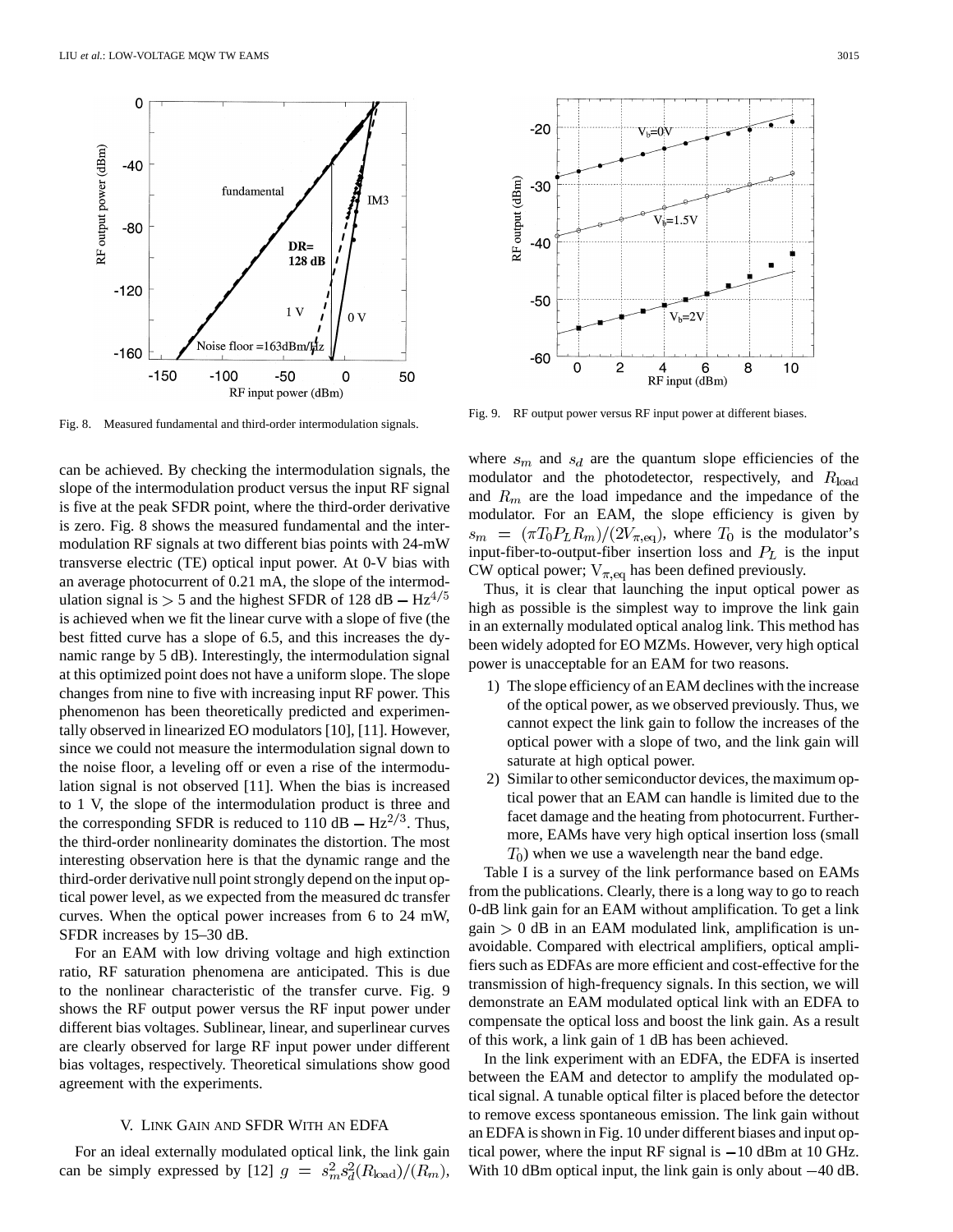|                 | Link<br>gain                               | Average           | Subocatve              | Operation      |
|-----------------|--------------------------------------------|-------------------|------------------------|----------------|
|                 | (dB)                                       | photocurrent (mA) | <b>SFDR</b><br>$(dB -$ | frequency      |
|                 |                                            |                   | $\text{Hz}^{4/5}$      | (GHz)          |
| Sun [14]        | $-32$                                      | 0.25              | 123                    | 0.78           |
| Welstand $[15]$ | $-17.4$                                    | 3                 | 123                    | $\overline{4}$ |
| Loi [16]        | $-25.5$                                    | 0.98              | 114                    | 0.9            |
| Kaneko [17]     | $-20.6$                                    | 4.56              | 123                    | 5.6            |
|                 | $(10.3 \text{ with})$<br>matching circuit) |                   |                        |                |
| Li [18]         | $-35$                                      | $-1$              |                        | 18             |
| This work w/o   | $-35$                                      | 0.2               | 128                    | 10             |
| EDFA            |                                            |                   |                        |                |
| This work w/    |                                            | 7.6               | 112                    | 10             |
| <b>FDFA</b>     |                                            |                   |                        |                |

TABLE I SURVEY OF THE PERFORMANCES OF EAM MODULATED ANALOG OPTICAL LINKS



Fig. 10. Link gain versus bias at different optical input power.

The main limitation is from the high optical insertion loss, which is about 18 dB at 0-V bias for this EAM used in our experiment. The best link gain without an EDFA for an EAM with 15-dB insertion loss is about  $-30$  dB at 14-dBm optical input. From Fig. 10, we also observed that the dependence of link gain on the bias is much stronger at low input optical power than at high input optical power. This is because the linearity is improved with the increase of the input optical power. However, the slope efficiency is degraded and the link gain starts to saturate, which is expected from the dc transfer curve characteristics.

Fig. 11 is the link gain with an EDFA as a function of the photocurrent of the detector. The input RF signal is  $-26$  dBm at 10 GHz, the input optical power is about 5.5 dBm, and the wavelength is 1555 nm. The bias voltage is 0.5 V for the TM mode and 0.95 V for the TE mode. At a photocurrent of 7 mA, the link gain reaches 0 dB for the TM mode, which corresponds to an EDFA gain of 25 dB. A link gain of 1 dB is achieved at a photocurrent of 7.6 mA. The maximum link gain is limited by the saturation of photodetector. Compared with the TM mode, the TE mode has a 2-dB lower link gain; this is due to the smaller slope efficiency of the TE mode.



Fig. 11. Link gain with an EDFA versus the average photocurrent.

Fig. 12(a) and (b) shows the measured link gain and the noise figure as a function of the EAM bias for both (a) TM and (b) TE modes. At the highest link gain of 1 dB, the corresponding NF is about 34 dB. The noise sources for a link using EDFA include the thermal noises associated with the RF generator and the receiver, the RIN of the laser, the shot noise from the photodetector, and the noise associated with EDFA. In our link setup, the laser RIN at 10 GHz is about 165 dB/Hz and the corresponding noise is about  $-160$  dBm/Hz. The shot noise from the photodiode is about  $-159$  dBm/Hz. In the link without an EDFA, the NF is about 50 dB, which is dominated by the link loss. Adding an EDFA causes signal-spontaneous beat noise, which dominates the noise figure [13]. However, the noise figure has been improved by 16 dB, which is due to the link gain.

The optical and RF saturations are also investigated in our link. Fig. 13 shows the link gain versus the input optical power. The saturation is due to the slope efficiency decrease and the saturation of the EDFA and detector. Fig. 14 is the RF output power as a function of the RF input power. The RF saturation power is about  $-5$  dBm.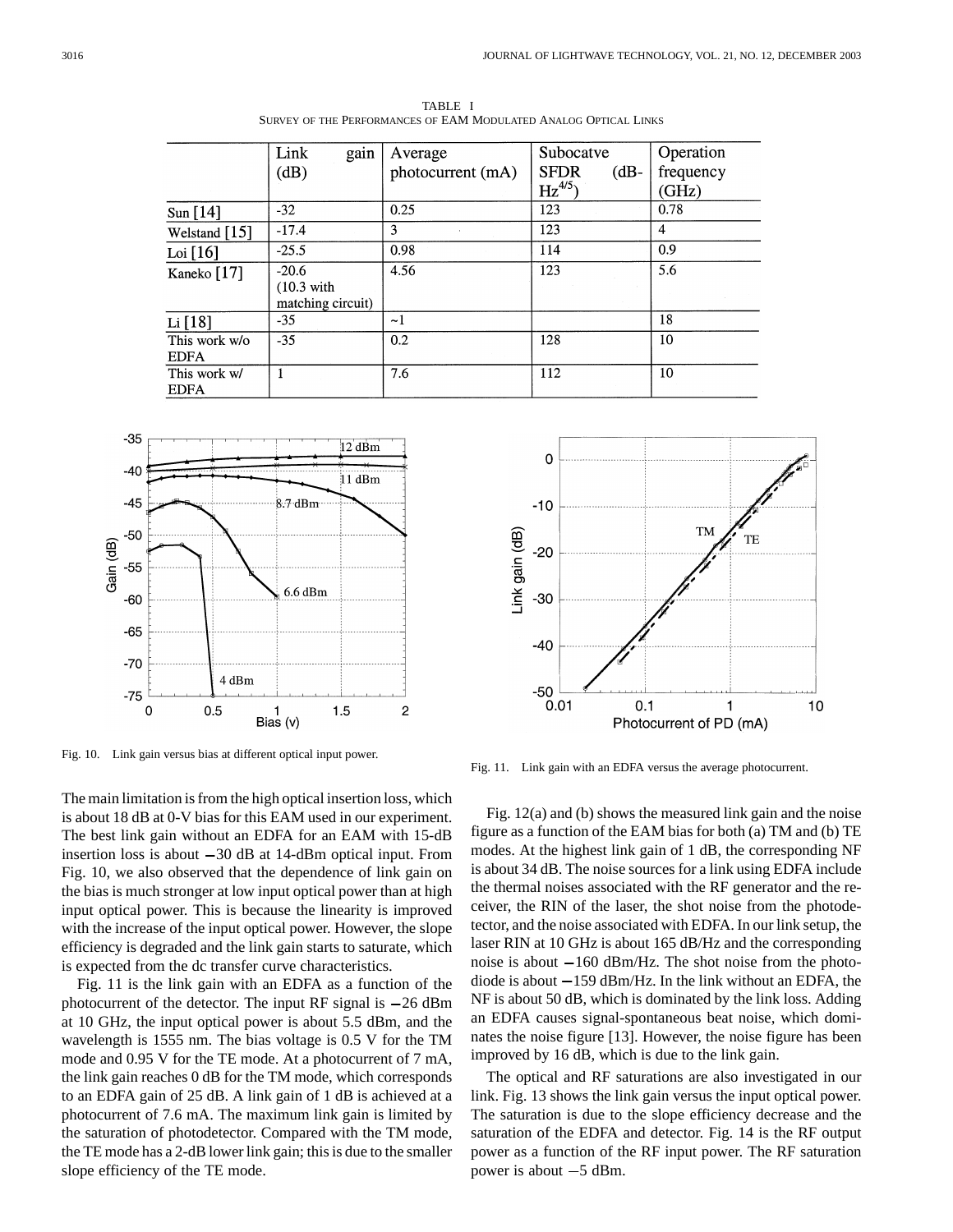

Fig. 12. Link gain and noise figure versus the bias: (a) TM mode and (b) TE mode.



Fig. 13. Link gain versus the input optical power in a link with an EDFA.



Fig. 14. Link gain and RF output power versus RF input power.

The suboctave SFDR is measured for a link using a TW-EAM and an EDFA. Fig. 15(a) and (b) shows the measured fundamental and the intermodulation RF signals at two different bias points. One corresponds to the bias to maximize the SFDR and another corresponds to the bias to maximize the link gain. At the bias of 0.52 V, the measured SFDR is about 112 dB  $- Hz^{4/5}$  at 1-Hz bandwidth. Thus, the third-order distortion has been minimized at this bias. Compared with a link without an EDFA, the SFDR is decreased. This is mainly due to the noise floor's increasing more than 20 dB. At the bias of 0.46 V, the link has the maximum link gain of 1 dB; however, the SFDR is decreased to 102 dB  $- Hz^{2/3}$ . The third-order distortion dominates the dynamic range here. Note that the link gain at maximum SFDR bias is only about 1 dB lower than the maximum gain, but the dynamic range improvement is 10 dB.

### VI. DISCUSSIONS

Although InP-based TW-EAMs have demonstrated many superior characteristics over EO MZMs, especially low drive voltage, high modulation efficiency, wide bandwidth, compact size, and low cost, there are still several issues that need to be solved for high-performance analog optic links. The first is the optical loss. Using EDFA is a cost-effective way to compensate the loss, but the noise figure will be degraded due to the spontaneous noise. To improve both link gain and NF, reducing the insertion loss is necessary. The goal is to achieve the optical insertion loss close to the value of  $LiNbO<sub>3</sub>$  MZMs, which is about 4–6 dB. The second is to further improve SFDR and achieve high SFDR over a wide operation range. We have measured SFDR as high as 128 dB  $- Hz^{4/5}$  without an EDFA and 112 dB  $- Hz^{4/5}$  with an EDFA. However, it is achieved under a specific bias. The optimized bias point depends on the input optical power, wavelength, and RF power and frequency, which complicate the system implementation. Thus, improving SFDR over a broadened operation range is necessary.

To reduce the insertion loss, reducing the residual optical absorption as low as possible and improving the waveguide fabrication to lower the scattering loss are important. Integrating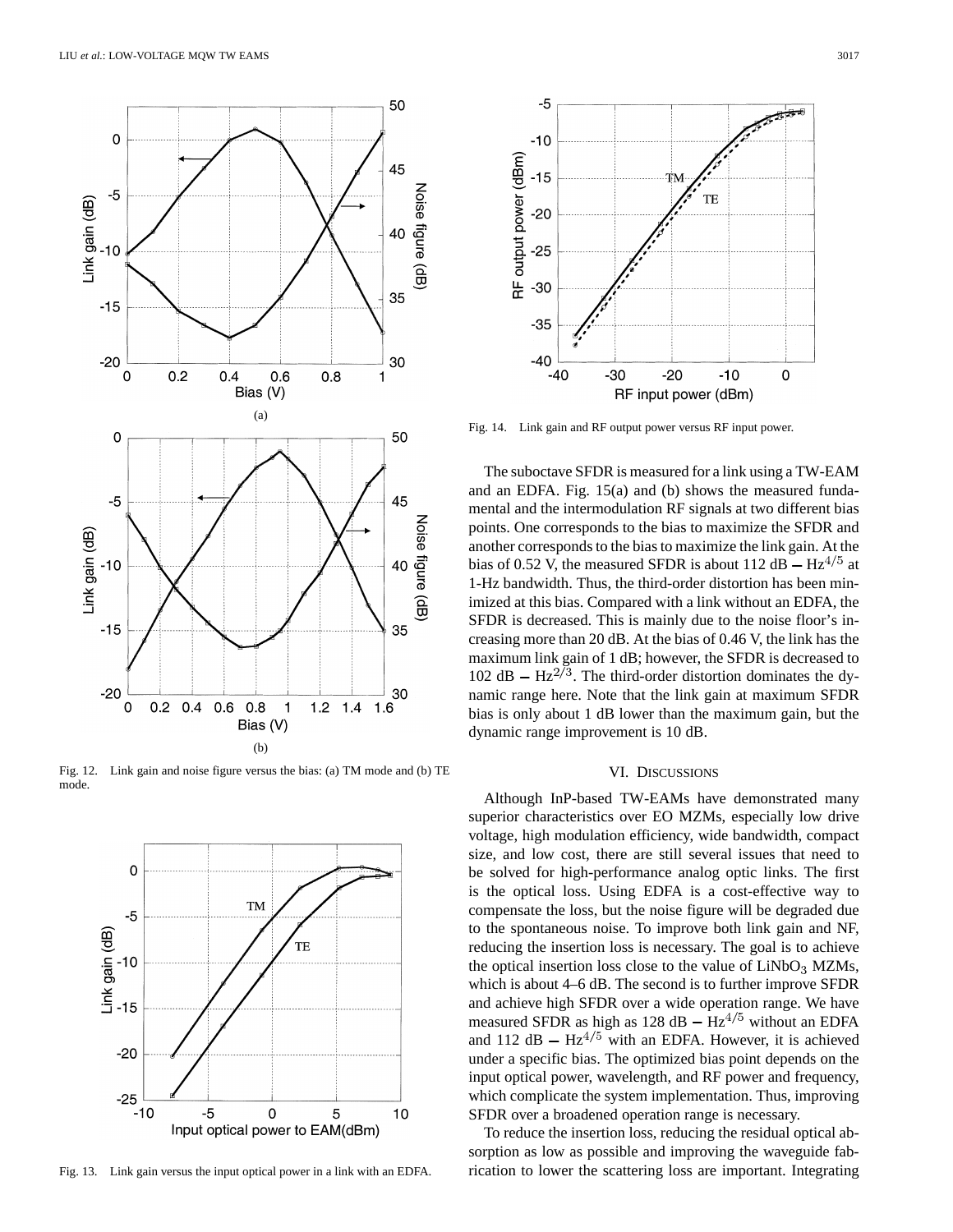

Fig. 15. Measured fundamental and third-order intermodulation signals versus RF input power in a link with an EDFA: (a) 0.52-V and (b) 0.46-V bias voltage.

mode converters with EAMs is an efficient way to improve the coupling efficiency. The current coupling loss for both facets is about 7.5 dB. With two mode converters, the coupling loss can be reduced to 3 dB.

To achieve a high SFDR, linearization techniques are needed. Although the ideas used for linearizing EO modulators can be borrowed directly, such as the dual-parallel approach, electronic predistortion, and feed-forward, the more promising way is the all-optical linearization technique, since it has the potential of low cost and avoids expensive electrical circuits—for example, dual-wavelength modulation if we can integrate a tunable laser source with EAM for linearity enhancement.

#### VII. CONCLUSION

In conclusion, we have successfully fabricated high-performance TW MQW EAMs for analog applications. A high slope efficiency of  $> 4$ /V at 1.55  $\mu$ m for a 300- $\mu$ m-long EAM is measured, which is equivalent to an MZM with a  $V_{\pi}$  of 0.37 V. By adjusting the bias voltage as well as the input optical power, the increase of the SFDR can be as much as 30 dB. An SFDR as high as 128 dB  $- Hz^{4/5}$  at 10 GHz has been achieved. With the help of EDFA, a link gain of  $> 0$  dB at 10 GHz has been successfully demonstrated. The dependence of link gain on the bias, the input RF, and optical power have been investigated in detail. Compared with a link without EDFA, the link gain is improved by 50 dB, and the noise figure is improved by 16 dB with an EDFA. By further reducing the optical insertion loss and improving the linearity, MQW TW-EAMs will be cost-effective external intensity modulators for high-speed analog communications.

### **REFERENCES**

- [1] R. C. Alferness, "Waveguide electrooptic modulators," *IEEE Trans. Microwave Theory Tech.*, vol. MTT-30, pp. 1121–1137, Aug. 1982.
- [2] C. Rolland, K. L. Prosyk, C. M. Maritan, and N. Puertz, "High speed and low loss, bulk electroabsorption waveguide modulators at 1.3 m," *IEEE Photon. Technol. Lett.*, vol. 3, pp. 894–896, Oct. 1991.
- [3] D. A. B. Miller, T. C. Damen, A. C. Gossard, W. Wiegmann, T. H. Wood, and C. A. Burus, "Band-edge electroabsorption in quantum well structures: the quantum-confined Stark effect," *Phys. Rev. Lett.*, vol. 53, pp. 2173–2175, 1984.
- [4] R. G. Walker, "High-speed III-V semiconductor intensity modulators," *IEEE. J. Quantum Electron.*, vol. 27, pp. 654–667, Mar. 1991.
- [5] W. S. C. Chang, "Multiple quantum well electroabsorption modulators for RF photonic links," in *RF Photonic Technology in Optical Fiber Links*, W. S. C. Chang, Ed. Cambridge, U.K.: Cambridge Univ. Press, 2002, pp. 133–162.
- [6] S. Z. Zhang, P. Abraham, and J. E. Bowers, "25 GHz polarization-insensitive electroabsorption modulators with traveling-wave electrodes," *IEEE Photon. Technol. Lett.*, vol. 11, pp. 191–193, Feb. 1999.
- [7] K. Yamada, Y. Matsui, T. Kunii, and Y. Ogawa, "Negative-chirp electroabsorption modulator using low-wavelength tuning," *IEEE Photon. Technol. Lett.*, vol. 7, pp. 1157–1158, Oct. 1995.
- [8] K. K. Loi, X. B. Mei, C. W. Tu, and W. S. C. Chang, "Linearization of 1.3- $\mu$ m MQW electroabsorption modulators using an all-optical frequency-insensitive technique," *IEEE Photon. Technol. Lett.*, vol. 10, pp. 964–966, July 1998.
- [9] R. B. Welstand, S. A. Pappert, Y. Z. Liu, J. M. Chen, J. T. Zhu, A. L. Kellner, and P. K. L. Yu, "Enhanced linear dynamic range property of Franz–Keldysh effect waveguide modulator," *IEEE Photon. Technol. Lett.*, vol. 7, pp. 751–753, July 1995.
- [10] W. B. Bridges and J. H. Schaffner, "Distortion in linearized electrooptic modulators," *IEEE Trans. Microwave Theory Tech.*, vol. 43, pp. 2184–2197, Sept. 1995.
- [11] G. E. Betts and F. J. O'Donnell, "Microwave analog optical links using suboctave linearized modulators," *IEEE Photon. Technol. Lett.*, vol. 8, pp. 1273–1275, Sept. 1996.
- [12] E. I. Ackerman and C. H. Cox, "RF fiber-optic link performance," *IEEE Microwave Mag.*, pp. 50–58, Dec. 2001.
- [13] G. E. Betts, "LiNbO3 external modulators and their use in high performance analog link," in *RF Photonic Technology in Optical Fiber Links*, W. S. C. Chang, Ed. Cambridge, U.K.: Cambridge Univ. Press, 2002, pp. 81–129.
- [14] C. K. Sun, R. B. Welstand, J. T. Zhu, P. K. L. Yu, Y. Z. Liu, and J. M. Chen, "High spurious free dynamic range fiber link using a semiconductor electroabsorption modulator," *Electron. Lett.*, vol. 31, pp. 902–903, 1995.
- [15] R. B. Welstand, C. K. Sun, J. T. Zhu, Y. Z. Liu, and P. K. L. Yu, "Dualfunction electroabsorption waveguide modulator/detector for optoelectronic transceiver applications," *IEEE Photon. Technol. Lett.*, vol. 8, pp. 1540–1542, Nov. 1996.
- [16] K. K. Loi, X. B. Mei, C. W. Tu, W. S. C. Chang, D. T. Nichols, L. J. Lembo, and J. C. Brock, "Low-loss  $1.3-\mu$ m MQW electroabsorption modulators for high-linearity analog optical links," *IEEE Photon. Technol. Lett.*, vol. 10, pp. 1572–1574, Nov. 1998.
- [17] S. Kaneko, Y. Miyazaki, H. Watanabe, K. Kasahara, and T. Tajime, "An electroabsorption modulator module for digital and analog applications," *J. Lightwave Technol.*, vol. 17, pp. 669–676, Apr. 1999.